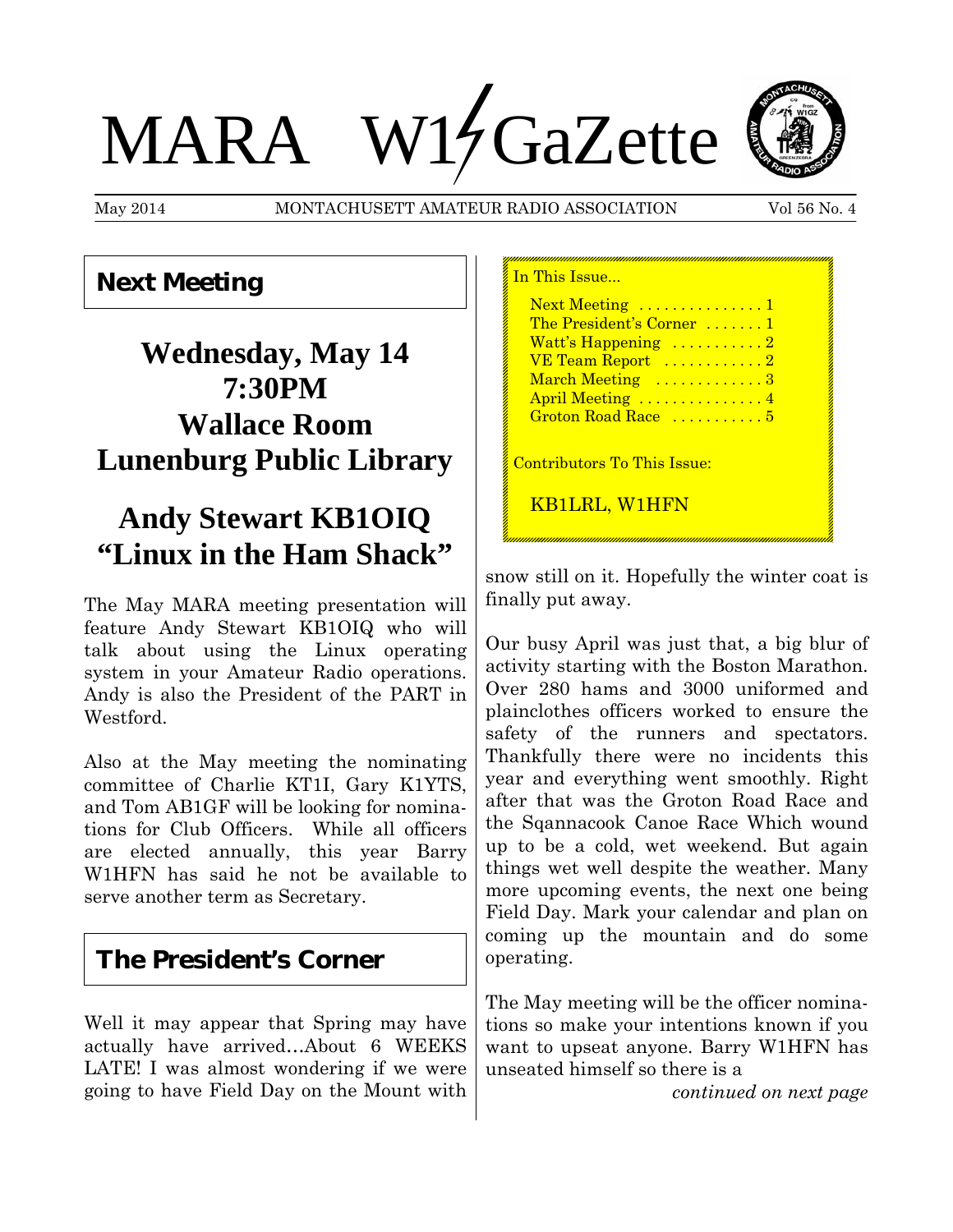## **Watt's Happening**

#### **Sundays, 0800 local 5330.5** (ch 1) USB

Western Mass Emergency 60M Net Alternate frequencies are 5346.5 (ch 2), 5366.5 (ch 3), 5371.5 (ch 4), and 5403.5 (ch 5).

#### **Sundays, 0830 local 3937**

Western Mass Emergency Net. Alternate frequency is 3942 in case of QRN, QRM, or frequency in-use. Also a good idea to scan up and down 10kHz if you cannot find the net.

**Sundays, 0900 local 145.45-** Montachusett Emergency Net

**Mondays, 2000 local 147.525 simplex** Worcester Emergency Simplex Net

**Tuesdays, 1930 local 145.37-** Templeton Emergency Net

**Wednesdays, 1900 local 145.37-** Gardner/Templeton Emergency Net

**Wednesdays, 2100 local 28.341** Harvard Repeater Club 10 meter sideband net "Activity Night"

**Nightly, 2100 local 146.97-** Central Mass Traffic Net

**First Monday, 1900 local 3943, 7245** RACES Net

**Sunday May 18, Cambridge MA** Flea at MIT

**Sunday June 15, Cambridge MA** Flea at MIT

**July 18 & 19, Hartford CT** ARRL National Convention

Additional ham fest and flea market information can be found on the W1GSL New England Area Ham - Electronic Flea Market list at http://web.mit.edu/w1gsl/Public/ne-fleas

## **The President's Corner**

#### *continued from page 1*

position there to select for. I want to thank him for an excellent job during his tenure.

The meeting will also present Andy, KB1OIQ the president of PART who will give a talk on Linux in the Hamshack. Andy has built a reputation of developing programs in Linux and should be a very interesting topic.

Hope you find your way over and have some fun and get a little education to boot.

73, Ray

## **VE Team Report**

The MARA Volunteer Examiner Team held two sessions in March and April that were very well attended.

The March exam session served ten candidates. Seven earned new Technician licenses, two earned General licenses, and one earned an Extra Class license.

The April exam session served four candidates with two earning new Technician licenses and one each earning General and Extra.

The Volunteer Examiners who provided their services for these two sessions were Tom AB1GF (March), Tom K1JHC (March and April), Gary K1YTS (March and April), Bruce KB1YRS (April), Ralph KD1SM (March and April), Paul KD1YH (March and April), John KK1X (March and April), Don N1HVA (April), and Chatmon WA1FIA (March and April).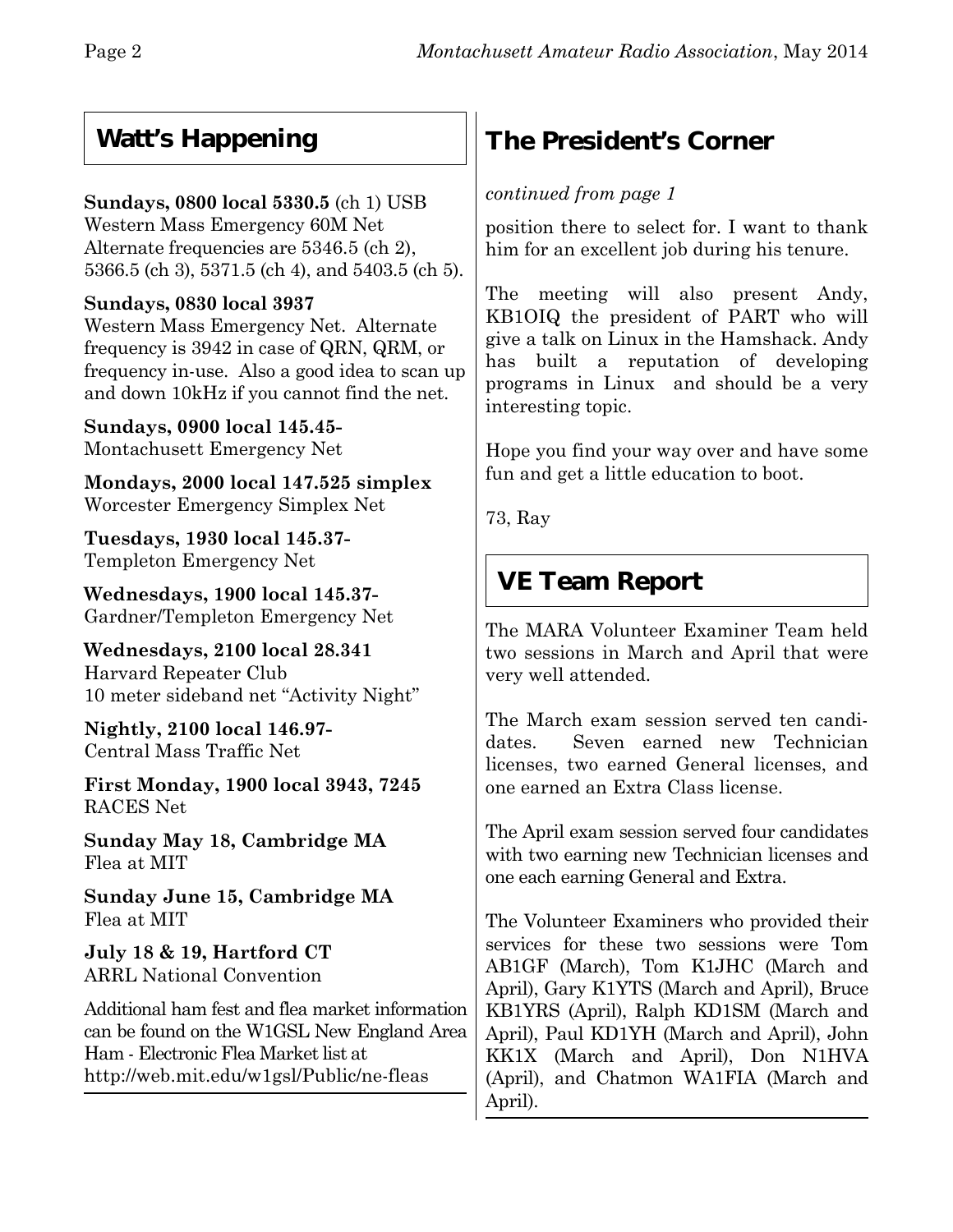## TheMARA W1/GaZette

is published by the Montachusett Amateur Radio Association just prior to the monthly meeting. The newsletter is distributed free to members and friends of Amateur Radio.

Contents copyright © 2014, MARA. Permission to use in other Amateur Radio publications with credit to MARA is hereby granted.

The deadline for materials to appear in the W1/GaZette is noon on the Sunday before the first Wednesday of the month.

#### **NEWSLETTER STAFF:**

| Editors:   | Ralph Swick KD1SM           |
|------------|-----------------------------|
|            | 978-582-7351 kd1sm@arrl.net |
| Webmaster: | Paul Upham KD1YH            |

#### **MEMBERSHIP INFORMATION:**

| Club Secretary:       | <b>Barry Fox W1HFN</b>                              |                      |
|-----------------------|-----------------------------------------------------|----------------------|
| <b>Annual Dues:</b>   | Regular<br>Family<br><b>Fixed income</b>            | \$25<br>\$30<br>\$15 |
| Meetings:             | 2nd Wednesday, 7:30pm<br>September to June          |                      |
| Mailing address: MARA | <b>PO Box 95</b><br>Leominster, MA 01453            |                      |
| Web site:             | $\frac{http://www.w1gz.org/}{http://www.w1gz.org/}$ |                      |

#### **OFFICERS:**

| Ray Lajoie, KB1LRL<br>rplajoie@comcast.net  | President             |
|---------------------------------------------|-----------------------|
| Tom Antil, AB1GF<br>thantil@comcast.net     | <b>Vice President</b> |
| Barry Fox, W1HFN<br>foxbw@comcast.net       | <b>Secretary</b>      |
| Gordon LaPoint, N1MGO<br>n1mgo@arrl.net     | <b>Treasurer</b>      |
| Charlie Cayen, KT1I<br>kt1j@arrl.net        | Trustee               |
| MARA owns and operates the W1GZ repeater on |                       |

145.45 (CTCSS 74.4) in Fitchburg.

## **March Meeting**

Minutes Of The Montachusett Amateur Radio Association

12 Mar 2014

The meeting was called to order at 7:32 by president KB1LRL. Introductions were made.

Those in attendance: Ray KB1LRL, Tom AB1GF, Charlie KT1I, Gary K1YTS, Chris W2ZLX, Gordon N1MGO, Ken KB1UVP, Paul KD1YH, Tom W0TJP, Bruce KB1YRS, Steve KB1YUP, Barry W1HFN and welcome to our newest member, Victor KB1ZUZ.

Treasurer's report: balance of \$1889.90 with \$502.50 in the repeater fund. Moved and seconded to accept.

Repeater news: the 220 has been worked on extensively by Tom, Bruce, Gary and Paul. The duplexers have been tuned, the exciter has been replaced and an antenna on the way. It is hoped we can install it in the Spring.

The Framingham flea market is 6 APR and NEARFEST is 2nd and 3rd May.

Gary mentioned the Townsend Canoe Race is scheduled for 26th April. All interested in volunteering contact Gary - K1YTS. We will meet at the VFW in West Townsend at 0900L for info and location assignments.

The secretary passed around a March 2005 issue of QST with a picture of Norm W1BYH who recently became a Silent Key. Norm was operating 3D2BY in Fiji at the time.

There will be a WRTC training session 31 May at the Milara site in Milford, same as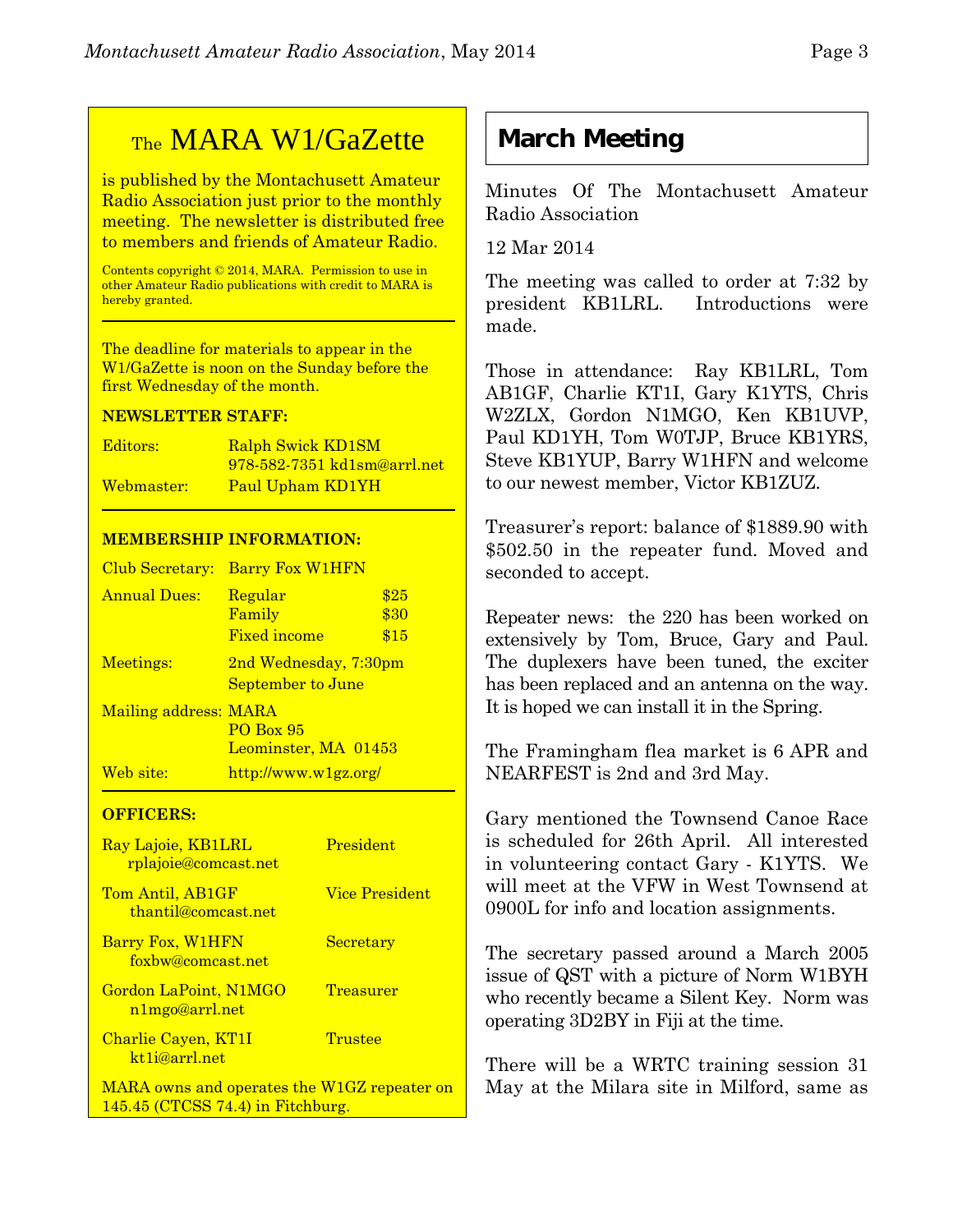last year. We will need more volunteers, so contact Ray if interested. The event runs 10 - 15 July. Next months speaker will be Mario AA1VU giving a presentation on Air Force MARS. The following month will be Andy KB1OIQ presenting LINUX applications for ham radio. Next month refreshments volunteers are Charlie for coffee and Barry for munchies. A ten minute break for snacks, then Ray showed several videos, an old B&W Frankenstein calling CQ, the ARRL 100th Anniversary history video and a 40s era "Billy the ham" film. All were well received. The meeting was adjourned at 8:47PM Respectfully Submitted, Barry W1HFN, Secretary **April Meeting** Minutes Of The Montachusett Amateur Radio Association 9 Apr 2014 The meeting was called to order at 7:30 by president KB1LRL. Introductions were made. Those in attendance: Ray KB1LRL, Tom AB1GF, Charlie KT1I, Gary K1YTS, Chris W2ZLX, Gordon N1MGO, Ken KB1UVP, Paul KD1YH, Tom W0TJP, Steve KB1YUP, Tom K1JHC, Kurt KE4IXV, Tim KQ1Y, Barry W1HFN and welcome to our newest members, David KC1BNE and Herve KC1BOM. Our guest speakers were: Tom NE1R and Marian AA1VU. Marian's wife Maria KB1DRM accompanied him. Treasurer's report: balance of \$1808.90 with \$502.50 in the repeater fund. There was a \$200.00 expense for Field Day insurance. Also, in relation to FD, Gary K1YTS has started the ball rolling for the PortaPotty. Tom AB1GF displayed the 220 repeater, which is working well but displays some de-sense. More work to be done on the duplexers. Gordon N1MGO mentioned people are bringing the links up and down without identifying. Please do so. The Townsend Lions Club Annual Canoe Race is Saturday the 26th. Gary K1YTS mentioned 12 to 15 radio ops needed to cover the course. Those interested in helping meet at the VFW at 0900. The Groton Road Race is the next day, contact Ralph KD1SM if interested in helping. Field Day is coming up, what is needed primarily are night operators. June is also the month for club officer elections. Tom K1JHC, Gary K1YTS and Charlie KT1I are the nominating committee. NEARFEST ( AKA Deerfield) is coming up 2/3 May. Many hope to attend and look for good WX. WRTC training is 31 May at Malaria in Milford. The club raised \$18.00 from the raffle, 1st prize went to one of our new members, Herve KC1BOM and 2nd to Charlie KT1I. Tom NE1R and Marion AA1VU gave a presentation on Air Force MARS. Very informative. Afterwards pamphlets were distributed. The meeting was adjourned at 8:37PM Respectfully Submitted, Barry W1HFN, Secretary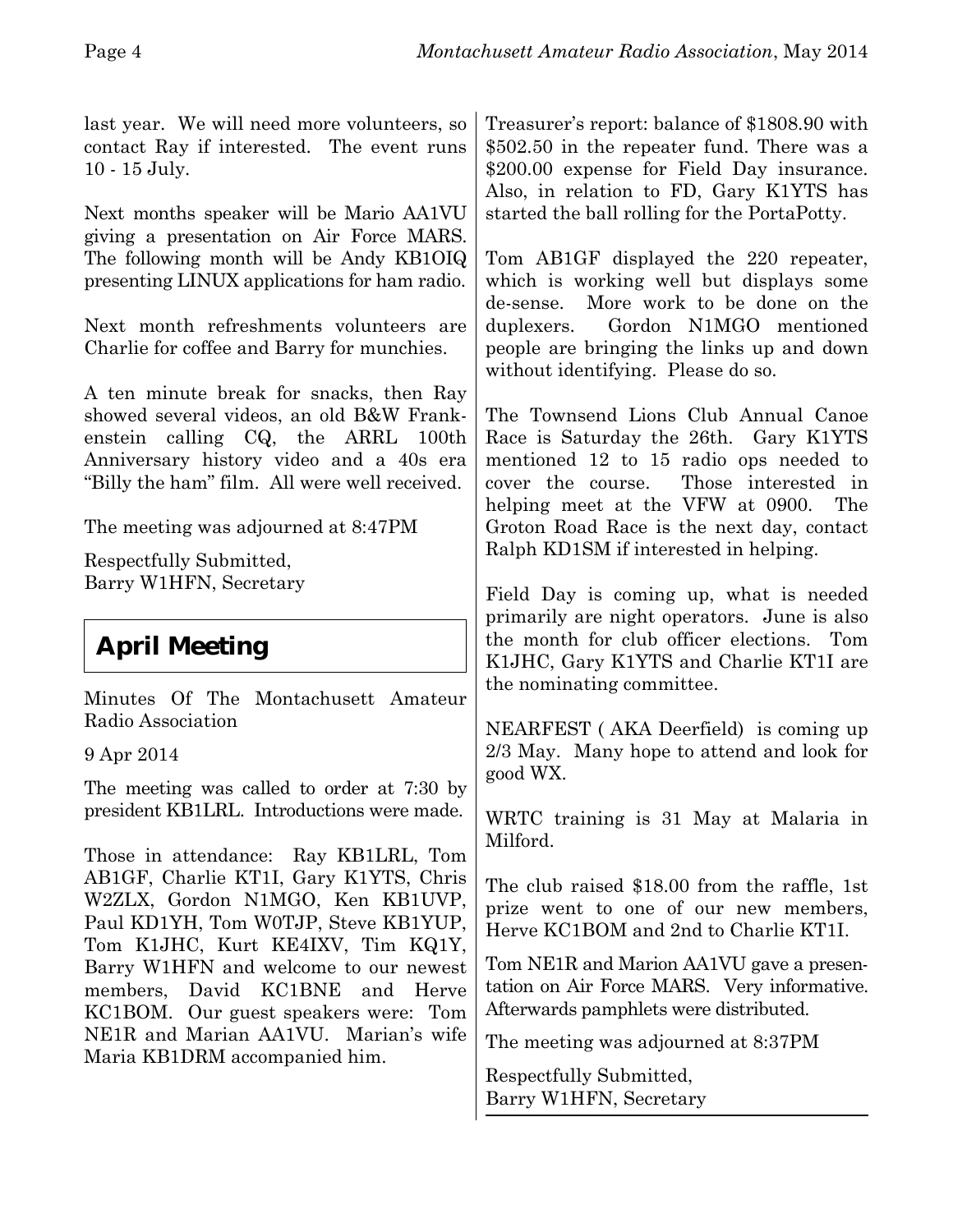### **Groton Road Race**

On April 27 10 NVARC members were joined by 26 Amateur Radio operators from other clubs to provide radio communications for the 23rd running of the Groton Road Race. This is the 21st year that Hams have provided communications for this event.

The Ham crew connects the Race officials with each other and with the Groton Police Department. We are also stationed at road intersections around the course serving to connect the police officers from several agencies with each other.

Thanks to Bob AB1CV, Tom K1JHC, Ken K1JKR , Steve K1SMD, Pete K1SUB, Gary K1YTS, Karen KA1JVU, George KB1HFT, Nancy KB1KEF, Carsten KB1KTP, Ray KB1LRL, Steve KB1NMJ, Ken KB1UVP , Greg KB1WAQ, Dan KB1YGB, Tim KC1AJJ, Stan KD1LE, Ralph KD1SM, John KK1X, Tim KQ1Y, Charlie KT1I, Dan KW2T, Jim KX1M, Steve N1BDA, Jim N1HTS, Rob N1ICB, Keith N1KLK, Phil N1MOR , Don N1NWE, John N1PYN, Joseph N1QDZ, Mary N1RKO, Deryl N1SPA, Jim N8VIM, Paul NW1U, Tim W0TJP, Larry W1ESR, and Bob W1XP for participating this year.

Special thanks to Stan KD1LE and John KK1X for mustering at 0700 to set up NCS with me.

-Ralph KD1SM



above: Net Control and Logistics tents



above: runners pass Net Control at the start of the 10K race



above: Stan KD1LE at Net Control KD1SM photos